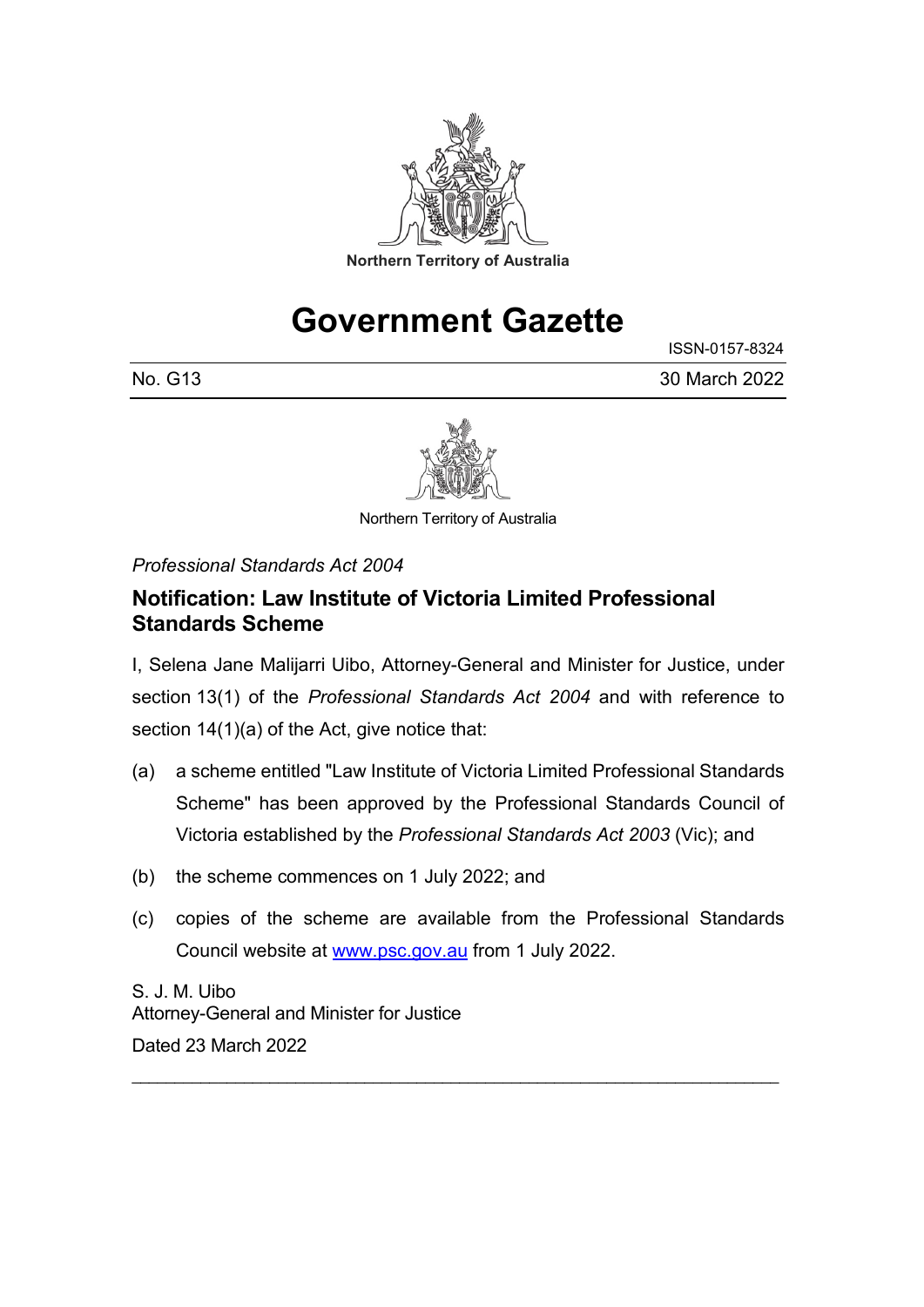

Northern Territory of Australia

#### *Professional Standards Act 2004*

## **Notification: South Australian Bar Association Professional Standards Scheme**

I, Selena Jane Malijarri Uibo, Attorney-General and Minister for Justice, under section 13(1) of the *Professional Standards Act 2004* and with reference to section 14(1)(a) of the Act, give notice that:

- (a) a scheme entitled "South Australian Bar Association Professional Standards Scheme" has been approved by the Professional Standards Council established by the *Professional Standards Act 2004* (SA); and
- (b) the scheme commences on 1 July 2022; and
- (c) copies of the scheme are available from the Professional Standards Council website at [www.psc.gov.au](http://www.psc.gov.au/)

\_\_\_\_\_\_\_\_\_\_\_\_\_\_\_\_\_\_\_\_\_\_\_\_\_\_\_\_\_\_\_\_\_\_\_\_\_\_\_\_\_\_\_\_\_\_\_\_\_\_\_\_\_\_\_\_\_\_\_\_\_\_\_\_\_\_\_\_\_\_\_\_\_\_\_

S. J. M. Uibo Attorney-General and Minister for Justice

Dated 23 March 2022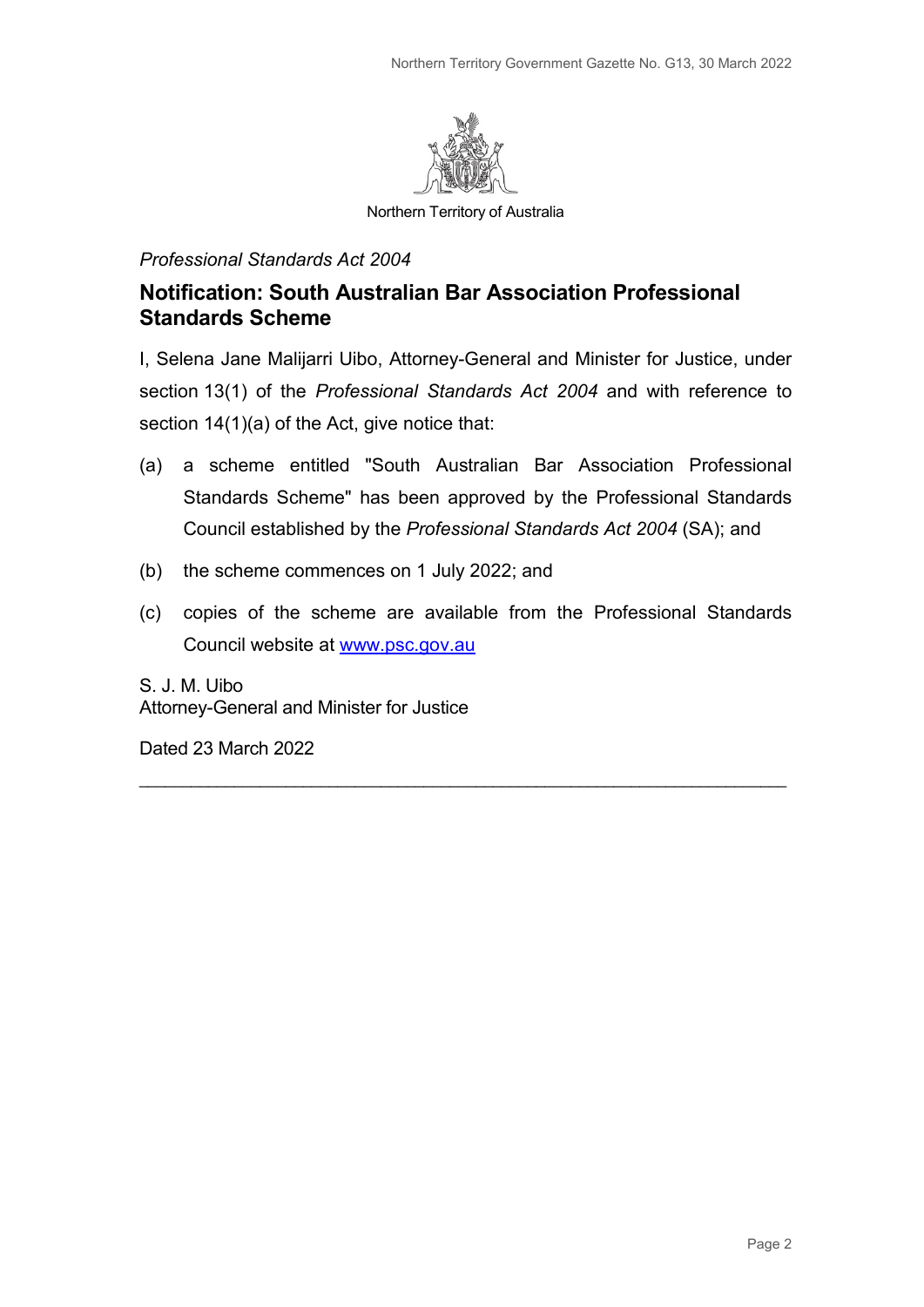

Northern Territory of Australia

#### *Pastoral Land Act 1992*

### **Fees**

I, Eva Dina Lawler, Minister for Environment, with effect on and from 31 March 2022:

- (a) under section 7 of the *Pastoral Land Act 1992* and with reference to section 43 of the *Interpretation Act 1978,* revoke the prescription of fees made by notice dated 22 June 2017 and published in *Gazette* No. S36 of 27 June 2017; and
- (b) under section 7 of the *Pastoral Land Act 1992*, prescribe the fee to be charged in connection with a matter under a provision of the Act specified in the Schedule and described opposite the provision as the fee specified opposite the description of the matter; and
- (c) under section 85D of the Act, determine that the annual fee payable for a non-pastoral use permit is 115 revenue units.

E. D. Lawler Minister for Environment

Dated 22 March 2022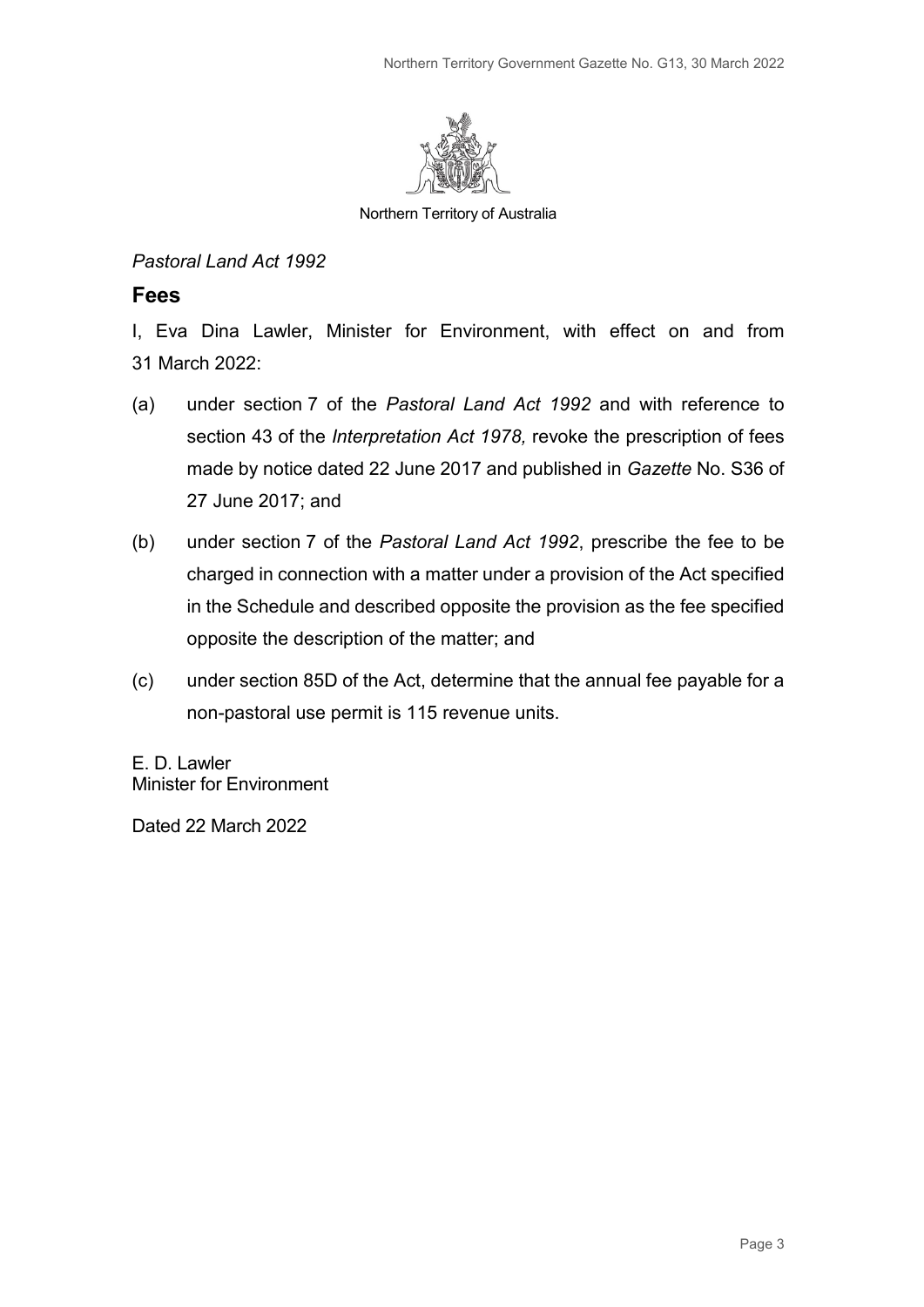| <b>Provision</b> | <b>Description of matter</b>                                                                                                                           | Fee<br>(revenue units) |
|------------------|--------------------------------------------------------------------------------------------------------------------------------------------------------|------------------------|
| Section 31(1)    | The grant of a lease of Crown land for<br>pastoral purposes, except if the right to<br>the grant is determined by auction or<br>acceptance of a tender | 1 3 2 3                |
| Section 44       | On application for the variation of a<br>reservation in, or condition or provision<br>of, a pastoral lease                                             | 138                    |
| Section 49(1)    | On application for an extension of the<br>term of a pastoral lease                                                                                     | 138                    |
| Section 54A(2)   | On application for a review of the<br>estimated carrying capacity of a pastoral<br>lease                                                               | 138                    |
| Section 60       | The surrender of a pastoral lease or any<br>part of the pastoral land                                                                                  | 69                     |
| Section 61(1)    | On application for approval to subdivide<br>land the subject of a pastoral lease into<br>2 or more pastoral leases                                     | 1 3 2 3                |
| Section 64(1)    | On application by a lessee for the grant<br>of a single pastoral lease                                                                                 | 1 3 2 3                |
| Section 65       | On application for the grant of a lease of<br>Crown land by a lessee of adjoining<br>pastoral land                                                     | 345                    |
| Section 66(1)    | On application for permission to<br>surrender a part of a pastoral lease                                                                               | 69                     |
| Section 68(1)    | On application for consent to transfer a<br>pastoral lease or sublease of pastoral<br>land, or to sub-let pastoral land                                | 138                    |
| Section 86(1)    | On application for a non-pastoral use<br>permit                                                                                                        | 495                    |
| Section 89A(1)   | On application to extend the term of a<br>non-pastoral use permit                                                                                      | 190                    |
| Section 89C(1)   | On application to vary a non-pastoral<br>use permit                                                                                                    | 190                    |

## **Schedule**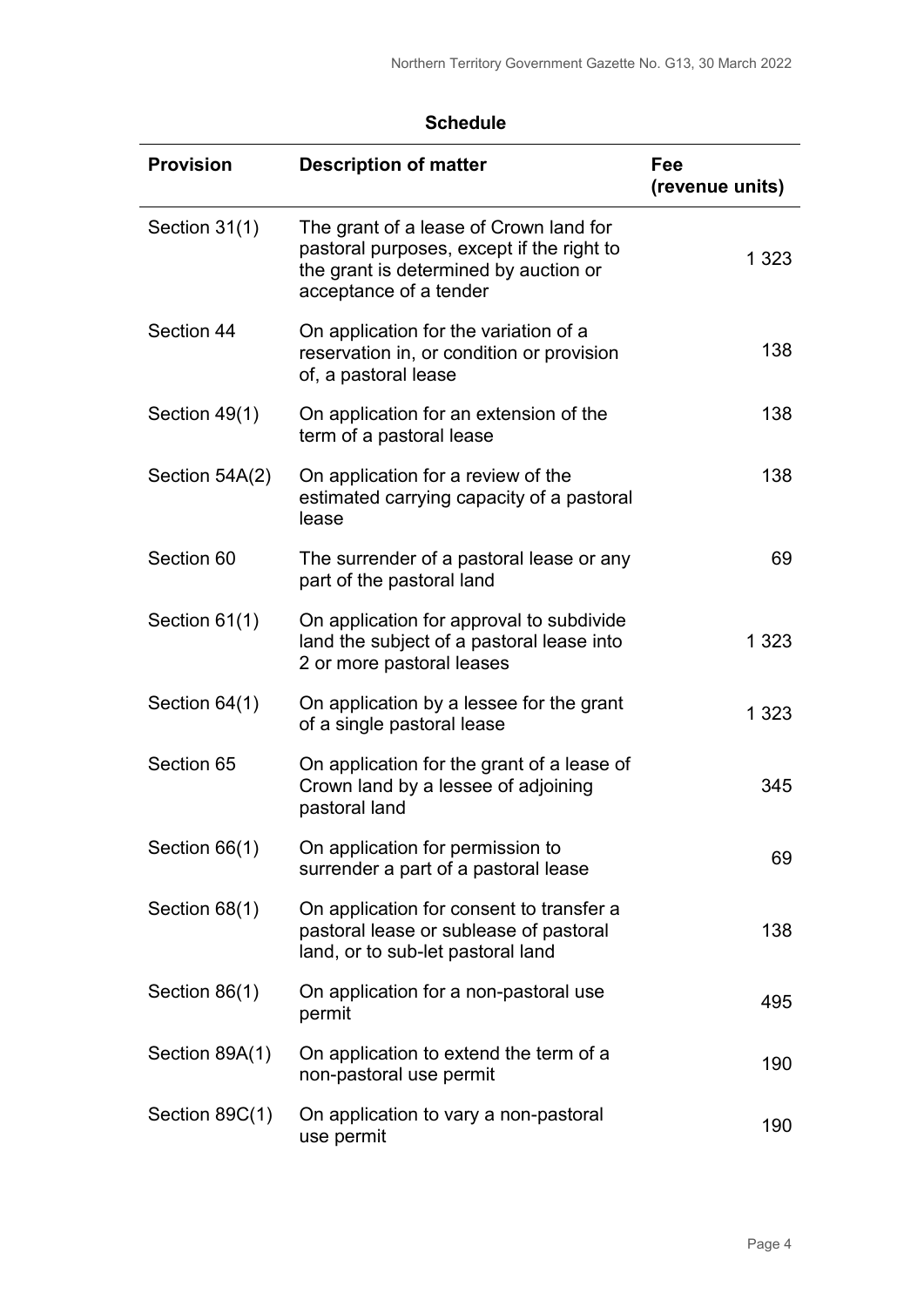| <b>Provision</b> | <b>Description of matter</b>                                                                                                                                                                                                                                                                | Fee<br>(revenue units) |
|------------------|---------------------------------------------------------------------------------------------------------------------------------------------------------------------------------------------------------------------------------------------------------------------------------------------|------------------------|
| Section 91F(1)   | On application for a clearing permit:<br>for an application made in<br>(a)<br>accordance with the<br><b>Simplified Pastoral Land</b><br><b>Clearing Applications policy</b><br>published by the<br>Department of<br>Environment, Parks and<br><b>Water Security in</b><br>February 2021, as | 190                    |
|                  | amended from time to time;<br>(b)<br>for all other applications                                                                                                                                                                                                                             | 495                    |
| Section 91N(1)   | On application to extend the clearing<br>period of a clearing permit                                                                                                                                                                                                                        | 190                    |
| Section 91P      | On application to vary a clearing permit                                                                                                                                                                                                                                                    | 190                    |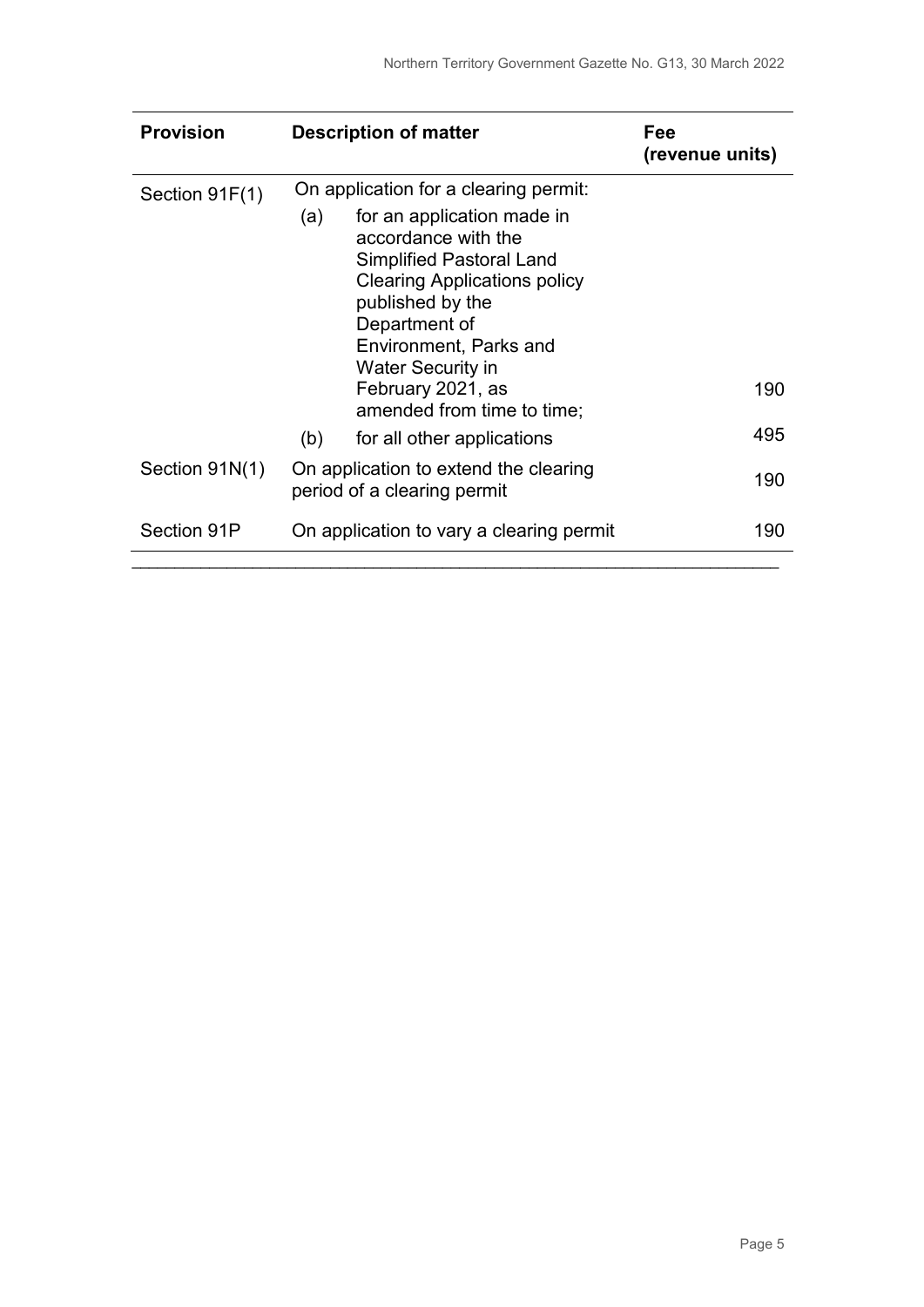# Northern Territory of Australia *Crown Lands Act 1992*

## **Invitation for Applications for Lease of Crown Land**

I, Sharon Lesley Jones, Executive Director Crown Land Estate in the Department of Infrastructure, Planning and Logistics (**Department**), as the delegate of the Minister of Infrastructure, Planning and Logistics, under section 13(1) of the *Crown Lands Act 1992* (**Act**) and with reference to section 13(3) of the Act, invite applications for a lease of land and give notice of the following:

- (a) the land is part Lot 17, Town of Fleming, as shown in thick black lines on the plan at Annexure A, comprising an area of approximately 4.73 hectares and the purpose for which the land may be used is for development to support the agricultural and cattle industry in the Douglas Daly region;
- (b) the lease will be granted for a term and will be subject to conditions as determined by the Minister and will include a provision by which the lessee may acquire a right to an estate in fee simple in the land;
- (c) applications for the lease may be lodged by way of responding to a request for expressions of interest (**EOI**):
	- (i) during the period starting on 14 February 2022 and ending at 2pm CST on 29 April 2022 (the **application period**); and
	- (ii) by a person who has registered an interest during the application period on the following website: [www.dipl.nt.gov.au/lands-and-planning/land-release](http://www.dipl.nt.gov.au/lands-and-planning/land-release)
- (d) a person who has registered an interest during the application period:
	- (i) will be provided by the Department with credentials to access the request for EOI documents; and
	- (ii) must, if making an application for the lease, lodge with the Department at Level 5 Energy House, 18 – 20 Cavenagh Street, Darwin, a hard copy application that meets all the requirements of the request for expressions of interest document, including the lodgement checklist.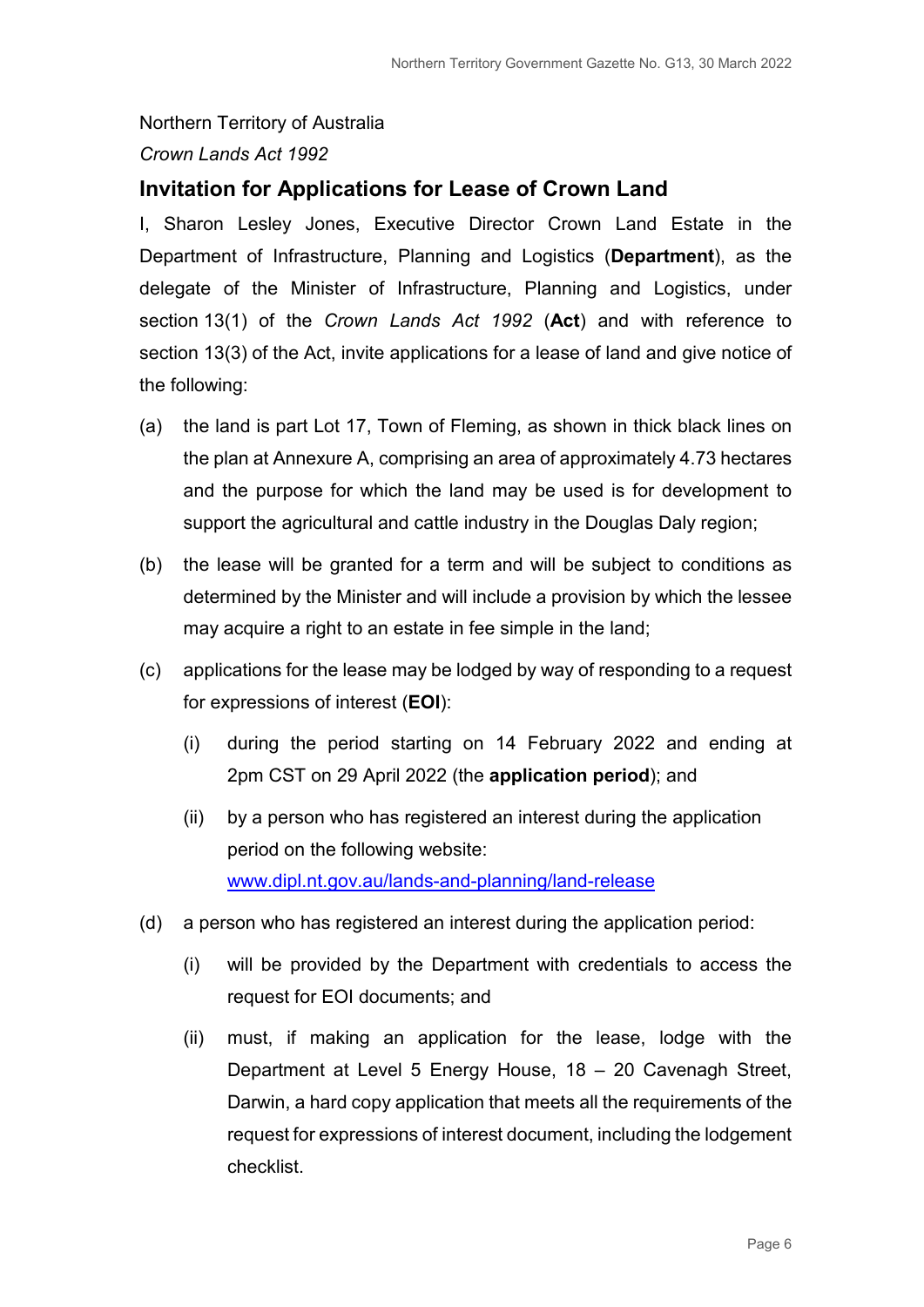(e) a member of the public may obtain details of the land from the Department at the address mentioned in paragraph (d)(ii).

Date 22 March 2022

S. L. Jones Executive Director Crown Land Estate Department of Infrastructure, Planning and Logistics



Page 7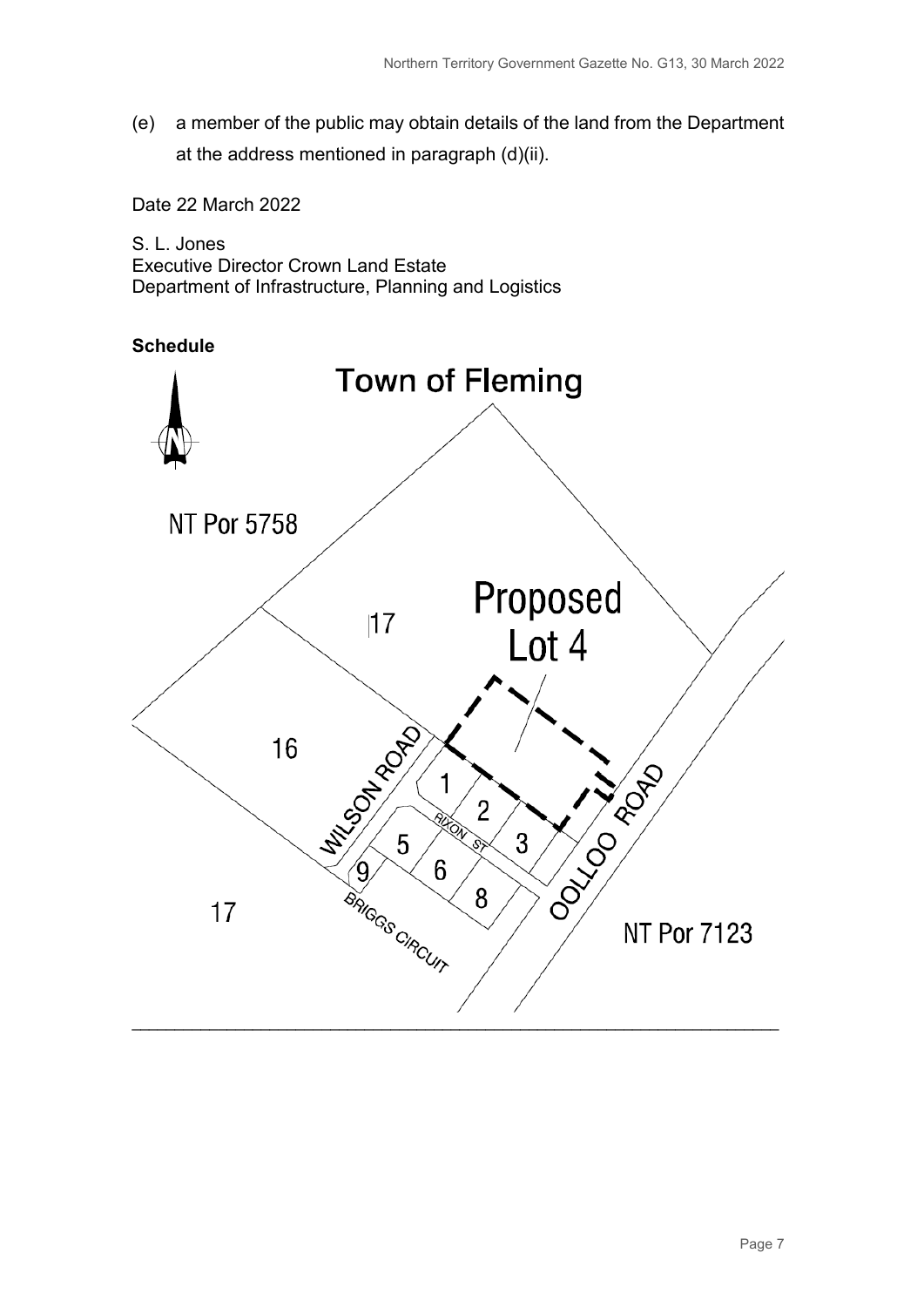#### Northern Territory of Australia

*Lands Acquisition Act 1978*

## **Notice of Compulsory Acquisition**

I, Eva Dina Lawler, Minister for Infrastructure, Planning and Logistics, under section 43(1)(b) of the *Lands Acquisition Act 1978*, declare the land described in the Schedule, including all interests in the land, to be acquired by the Northern Territory of Australia.

18 March 2022

E. D. Lawler

Minister for Infrastructure, Planning and Logistics

#### **Schedule**

The whole of Lot 678, Town of Alice Springs, being 4.14 hectares in area and shown on Survey Plan A.1

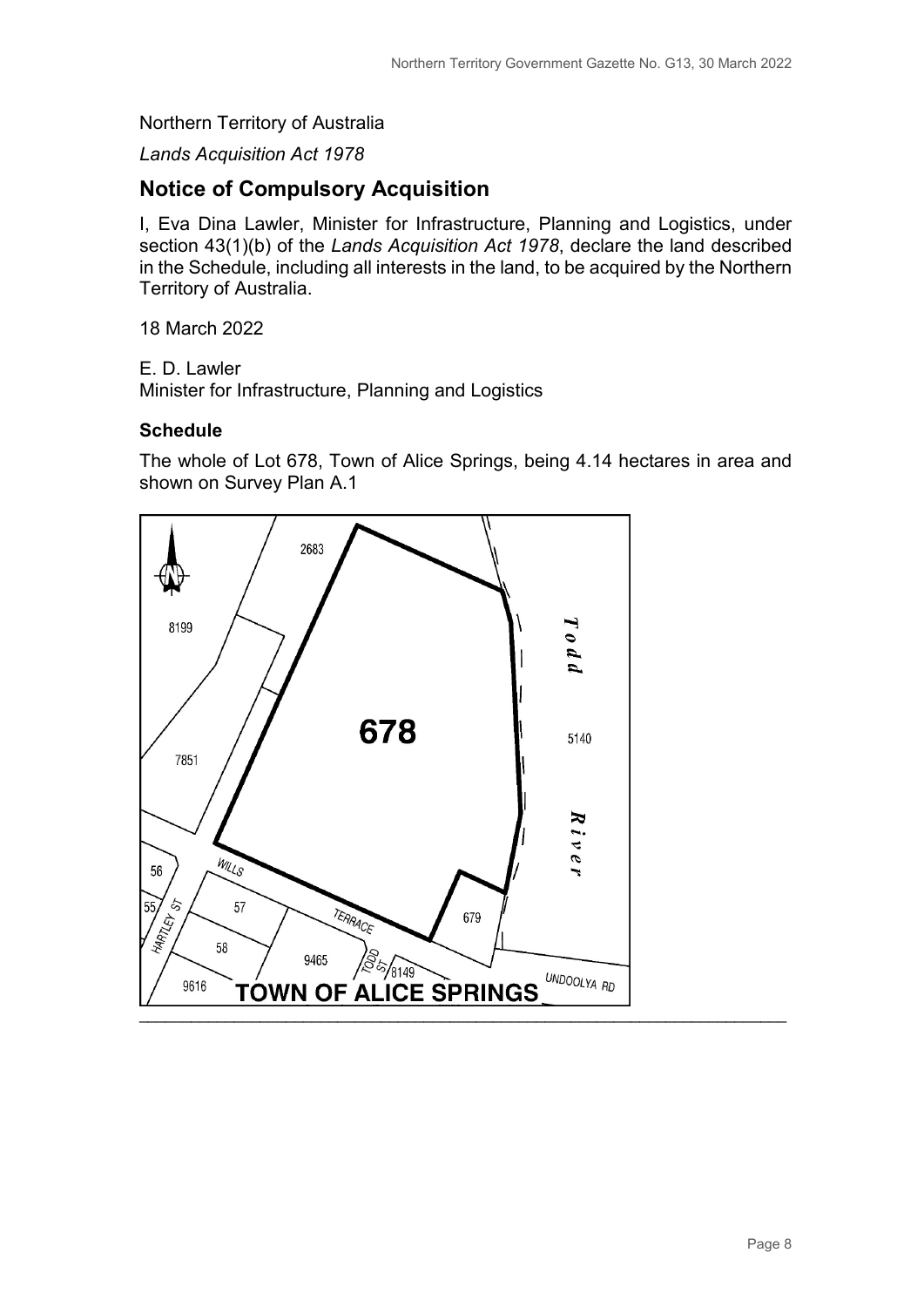#### *Return to Work Act 1986*

Scheme Monitoring Committee

## **Members – Expressions of Interest**

The Attorney-General and Minister for Justice invites nominations from organisations within the Northern Territory claiming to represent the interests of employers, workers or insurers to submit the name or names of a person or persons it recommends should be appointed as a member or members to the Scheme Monitoring Committee.

The Scheme Monitoring Committee (the Committee) consists of the Chief Executive Officer of the Department of the Attorney-General and Justice or a person in the employ of the Authority nominated by him or her, who shall be its Chairperson and not more than seven members (one of whom shall be an actuary) appointed by the Minister.

The functions of the Committee are to:

- (a) monitor the viability and performance of the workers' compensation scheme;
- (b) monitor premium rates offered for workers' compensation in the Northern Territory;
- (c) receive submissions from persons relating to premium rates charged for workers' compensation insurance policies in the Northern Territory or elsewhere;
- (d) monitor and publish data on overall underwriting results;
- (e) advise the Minister on the basis of its consideration of information obtained by it; and
- (f) consider and report on the effectiveness of the premiums offered by insurers:
	- i. in encouraging employers to develop and maintain safe working practices; and
	- ii in penalising employers which do not ensure the maintenance of safe working practices.

An appointed member holds office for the period, not exceeding two years, as specified in the appointment.

Please forward your written application to:

Secretariat for Scheme Monitoring Committee Department of the Attorney-General and Justice GPO Box 1722 Darwin NT 0801

Email to: [AGD.NTWorkSafeAdministration@nt.gov.au](mailto:AGD.NTWorkSafeAdministration@nt.gov.au) 

For enquiries contact the Committee Secretariat on telephone: 8999 5120 or via email.

**Applications close: 25 April 2022** \_\_\_\_\_\_\_\_\_\_\_\_\_\_\_\_\_\_\_\_\_\_\_\_\_\_\_\_\_\_\_\_\_\_\_\_\_\_\_\_\_\_\_\_\_\_\_\_\_\_\_\_\_\_\_\_\_\_\_\_\_\_